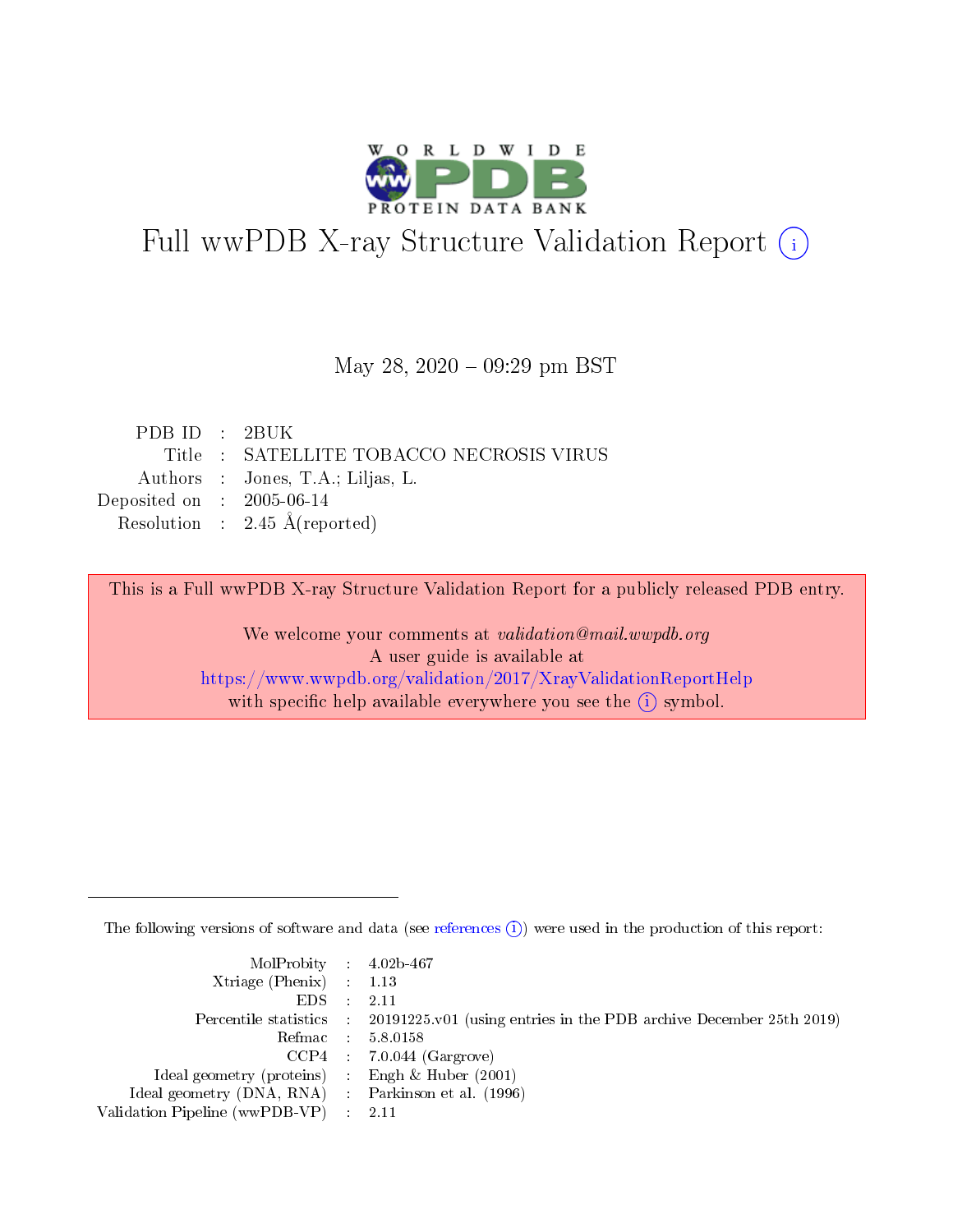# 1 [O](https://www.wwpdb.org/validation/2017/XrayValidationReportHelp#overall_quality)verall quality at a glance  $(i)$

The following experimental techniques were used to determine the structure: X-RAY DIFFRACTION

The reported resolution of this entry is 2.45 Å.

Percentile scores (ranging between 0-100) for global validation metrics of the entry are shown in the following graphic. The table shows the number of entries on which the scores are based.



| Metric                | Whole archive<br>$(\#\text{Entries})$ | Similar resolution<br>$(\#\text{Entries}, \text{resolution range}(\text{\AA}))$ |
|-----------------------|---------------------------------------|---------------------------------------------------------------------------------|
| Clashscore            | 141614                                | $1613(2.48-2.44)$                                                               |
| Ramachandran outliers | 138981                                | $1598(2.48-2.44)$                                                               |
| Sidechain outliers    | 138945                                | $1598(2.48-2.44)$                                                               |
| RSRZ outliers         | 127900                                | 1523 (2.48-2.44)                                                                |

The table below summarises the geometric issues observed across the polymeric chains and their fit to the electron density. The red, orange, yellow and green segments on the lower bar indicate the fraction of residues that contain outliers for  $\geq=3$ , 2, 1 and 0 types of geometric quality criteria respectively. A grey segment represents the fraction of residues that are not modelled. The numeric value for each fraction is indicated below the corresponding segment, with a dot representing fractions  $\epsilon = 5\%$  The upper red bar (where present) indicates the fraction of residues that have poor fit to the electron density. The numeric value is given above the bar.

| $\cap$ hain | Length | Quality of chain |     |    |  |  |  |
|-------------|--------|------------------|-----|----|--|--|--|
|             | 196    | 3%<br>66%        | 23% | 6% |  |  |  |

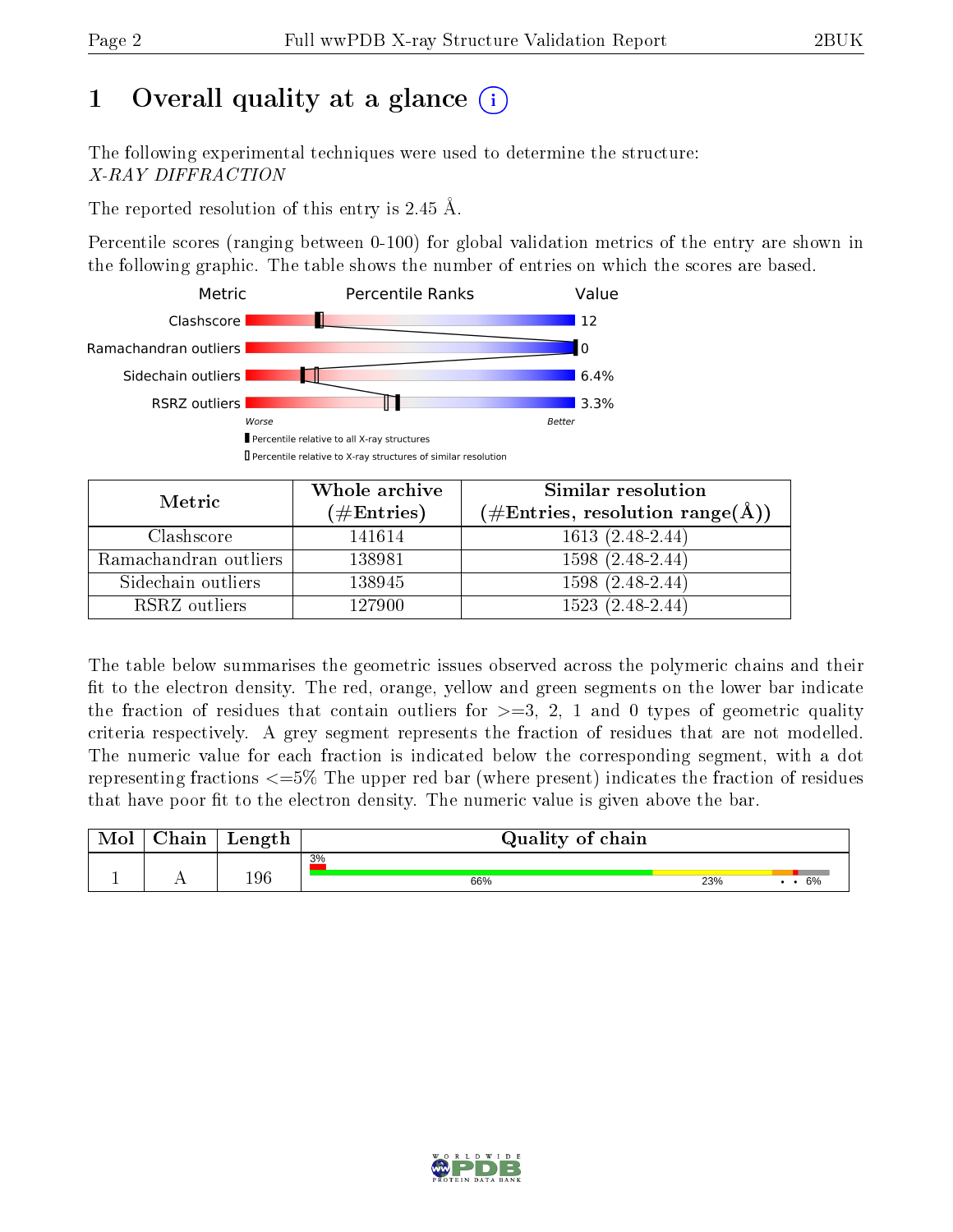# 2 Entry composition (i)

There are 3 unique types of molecules in this entry. The entry contains 1588 atoms, of which 0 are hydrogens and 0 are deuteriums.

In the tables below, the ZeroOcc column contains the number of atoms modelled with zero occupancy, the AltConf column contains the number of residues with at least one atom in alternate conformation and the Trace column contains the number of residues modelled with at most 2 atoms.

Molecule 1 is a protein called COAT PROTEIN.

| Mol | $\cap$ hain | Residues | Atoms        |     |     | ZeroOcc | $\vert$ AltConf $\vert$ | $\perp$ Trace |  |  |
|-----|-------------|----------|--------------|-----|-----|---------|-------------------------|---------------|--|--|
|     |             | 184      | lota<br>1427 | 889 | 260 | -979    |                         |               |  |  |

Molecule 2 is CALCIUM ION (three-letter code: CA) (formula: Ca).

|  | $\text{Mol}$   Chain   Residues | Atoms    | ZeroOcc   AltConf |  |
|--|---------------------------------|----------|-------------------|--|
|  |                                 | Total Ca |                   |  |

• Molecule 3 is water.

|  | $Mol$   Chain   Residues | Atoms               | $ZeroOcc$   AltConf |
|--|--------------------------|---------------------|---------------------|
|  | $158\,$                  | Total<br>158<br>158 |                     |

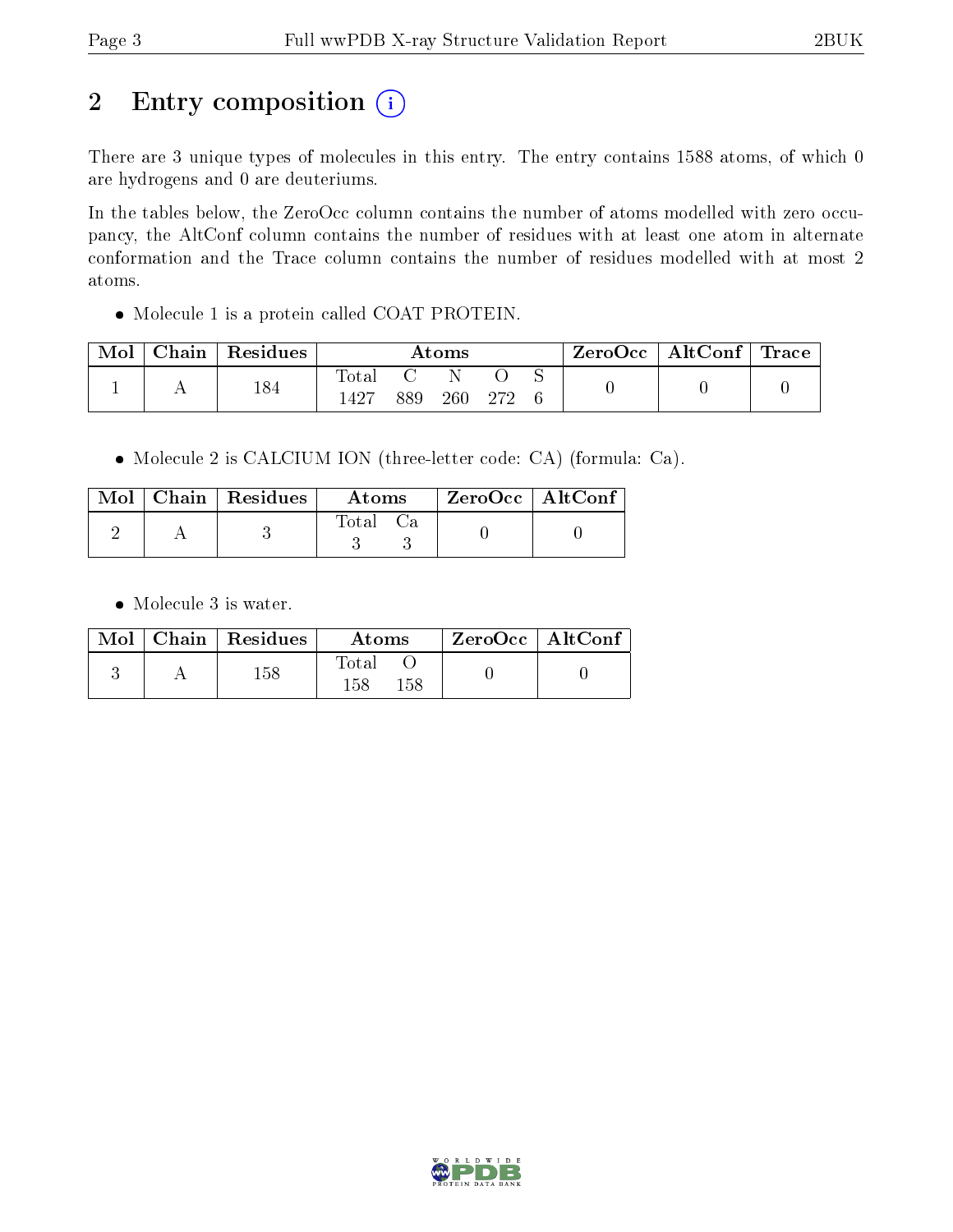## 3 Residue-property plots  $(i)$

These plots are drawn for all protein, RNA and DNA chains in the entry. The first graphic for a chain summarises the proportions of the various outlier classes displayed in the second graphic. The second graphic shows the sequence view annotated by issues in geometry and electron density. Residues are color-coded according to the number of geometric quality criteria for which they contain at least one outlier: green  $= 0$ , yellow  $= 1$ , orange  $= 2$  and red  $= 3$  or more. A red dot above a residue indicates a poor fit to the electron density (RSRZ  $> 2$ ). Stretches of 2 or more consecutive residues without any outlier are shown as a green connector. Residues present in the sample, but not in the model, are shown in grey.



• Molecule 1: COAT PROTEIN

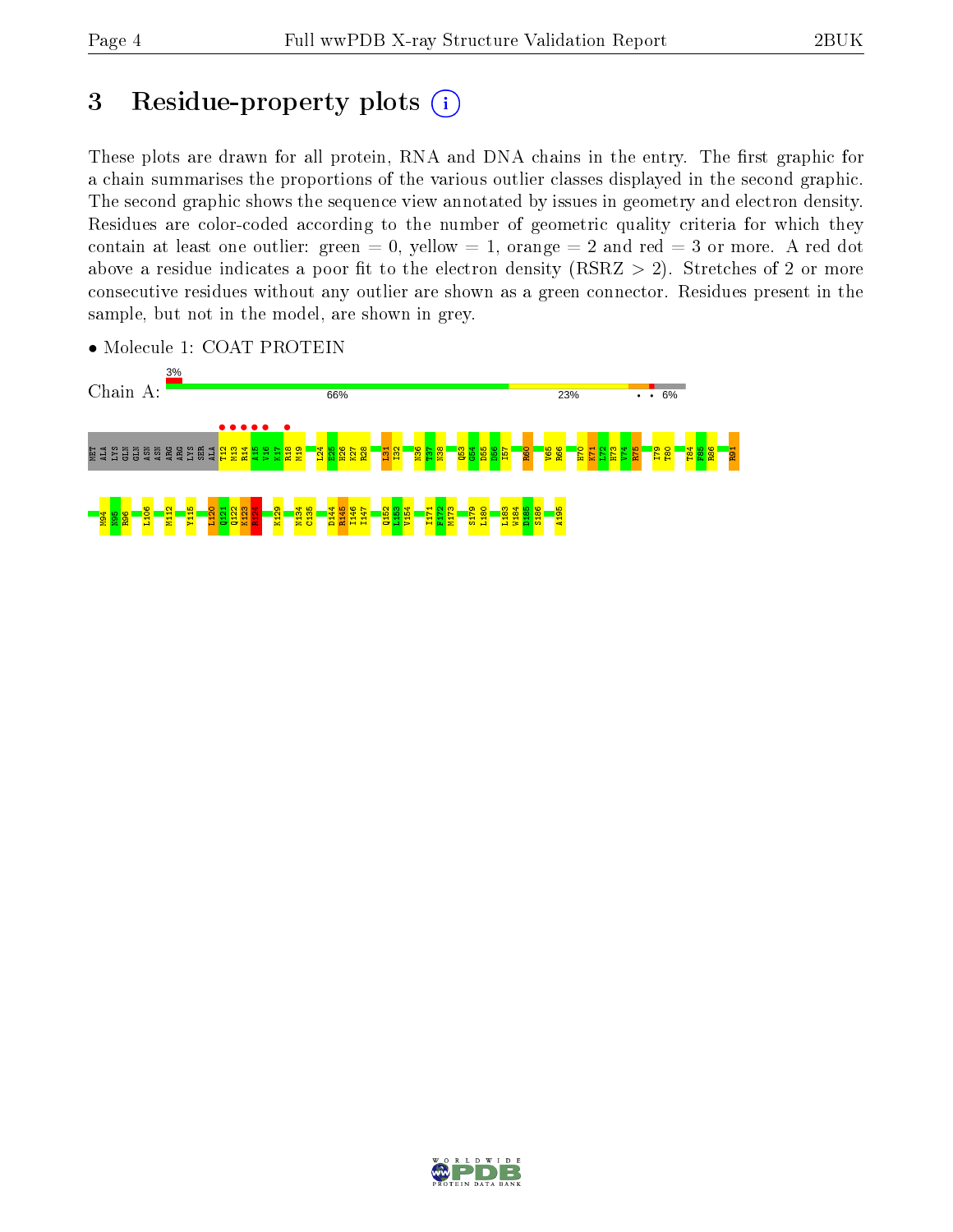# 4 Data and refinement statistics  $(i)$

| Property                                                         | Value                                               | Source     |
|------------------------------------------------------------------|-----------------------------------------------------|------------|
| Space group                                                      | $\overline{C}$ 1 2 1                                | Depositor  |
| Cell constants                                                   | 317.27Å<br>$304.03\text{\AA}$<br>$184.60\text{\AA}$ | Depositor  |
| a, b, c, $\alpha$ , $\beta$ , $\gamma$                           | $94.36^\circ$<br>$90.00^{\circ}$<br>$90.00^\circ$   |            |
| Resolution $(A)$                                                 | 7.50<br>2.45<br>$\equiv$                            | Depositor  |
|                                                                  | 24.73<br>$-2.36$                                    | <b>EDS</b> |
| % Data completeness                                              | (Not available) $(7.50-2.45)$                       | Depositor  |
| (in resolution range)                                            | 69.4 (24.73-2.36)                                   | <b>EDS</b> |
| $R_{merge}$                                                      | 0.14                                                | Depositor  |
| $\mathrm{R}_{sym}$                                               | (Not available)                                     | Depositor  |
| $\sqrt{I/\sigma}(I) > 1$                                         | $1.83$ (at 2.36Å)                                   | Xtriage    |
| Refinement program                                               | FRODO                                               | Depositor  |
| $R, R_{free}$                                                    | (Not available)<br>0.273                            | Depositor  |
|                                                                  | (Not available)<br>0.276                            | DCC        |
| $\mathcal{R}_{free}$ test set                                    | No test flags present.                              | wwPDB-VP   |
| Wilson B-factor $(A^2)$                                          | 14.5                                                | Xtriage    |
| Anisotropy                                                       | 0.692                                               | Xtriage    |
| Bulk solvent $k_{sol}(e/\mathrm{A}^3)$ , $B_{sol}(\mathrm{A}^2)$ | $0.31$ , $25.7$                                     | <b>EDS</b> |
| L-test for twinning <sup>2</sup>                                 | $< L >$ = 0.48, $< L2$ > = 0.31                     | Xtriage    |
| Estimated twinning fraction                                      | No twinning to report.                              | Xtriage    |
| $F_o, F_c$ correlation                                           | 0.85                                                | <b>EDS</b> |
| Total number of atoms                                            | 1588                                                | wwPDB-VP   |
| Average B, all atoms $(A^2)$                                     | 21.0                                                | wwPDB-VP   |

Xtriage's analysis on translational NCS is as follows: The largest off-origin peak in the Patterson function is  $2.85\%$  of the height of the origin peak. No significant pseudotranslation is detected.

<sup>&</sup>lt;sup>2</sup>Theoretical values of  $\langle |L| \rangle$ ,  $\langle L^2 \rangle$  for acentric reflections are 0.5, 0.333 respectively for untwinned datasets, and 0.375, 0.2 for perfectly twinned datasets.



<span id="page-4-1"></span><span id="page-4-0"></span><sup>1</sup> Intensities estimated from amplitudes.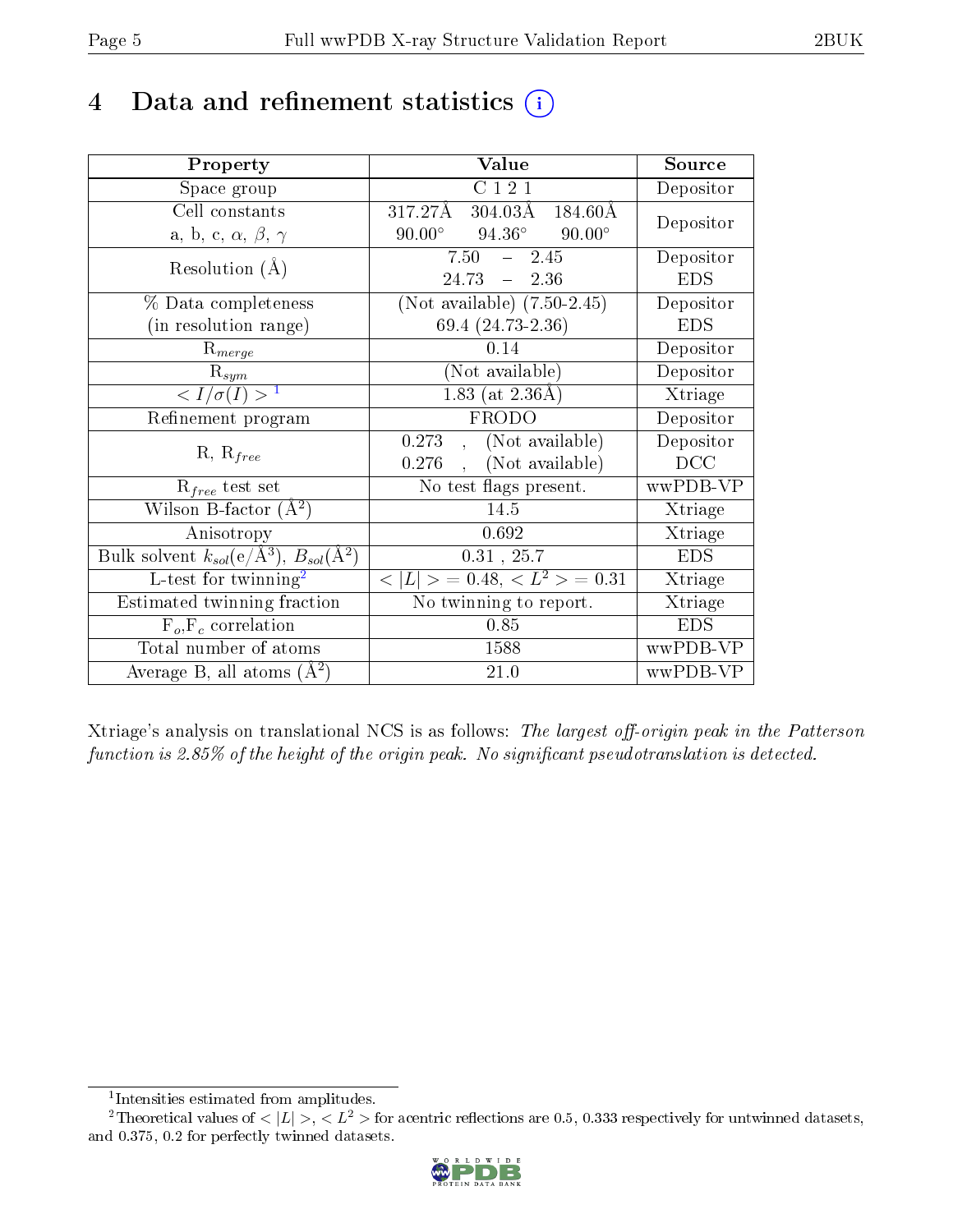# 5 Model quality  $(i)$

## 5.1 Standard geometry  $(i)$

Bond lengths and bond angles in the following residue types are not validated in this section: CA

The Z score for a bond length (or angle) is the number of standard deviations the observed value is removed from the expected value. A bond length (or angle) with  $|Z| > 5$  is considered an outlier worth inspection. RMSZ is the root-mean-square of all Z scores of the bond lengths (or angles).

| Mol |       |      | Bond lengths       | Bond angles |                     |  |
|-----|-------|------|--------------------|-------------|---------------------|--|
|     | Chain | RMSZ | $\# Z  > 5$        | RMSZ        | # $ Z  > 5$         |  |
|     |       | 0.88 | $2/1449$ $(0.1\%)$ | $1.32\,$    | $16/1964$ $(0.8\%)$ |  |

All (2) bond length outliers are listed below:

| Mol |     | Chain   Res   Type   Atoms | $\mathbf{Z}$ | $\vert$ Observed( $\AA$ ) $\vert$ Ideal( $\AA$ ) |  |
|-----|-----|----------------------------|--------------|--------------------------------------------------|--|
|     |     | $MET$ $CA-CB$ $8.91$       |              |                                                  |  |
|     | 135 | $\vert$ CA-CB $\vert$      | $\vert 5.39$ | $1.65\,$                                         |  |

All (16) bond angle outliers are listed below:

| Mol          | Chain | Res | <b>Type</b> | <b>Atoms</b>             | Z    | Observed $(°)$ | Ideal $(°)$ |
|--------------|-------|-----|-------------|--------------------------|------|----------------|-------------|
| $\mathbf{1}$ | А     | 28  | $\rm{ARG}$  | $NE$ -CZ-NH <sub>2</sub> | 7.65 | 124.12         | 120.30      |
| 1            | А     | 60  | $\rm{ARG}$  | $NE-CZ-NH2$              | 7.50 | 124.05         | 120.30      |
| 1            | A     | 66  | $\rm{ARG}$  | $NE- CZ-NH2$             | 7.48 | 124.04         | 120.30      |
| $\mathbf{1}$ | A     | 91  | $\rm{ARG}$  | $NE- CZ-NH2$             | 7.43 | 124.01         | 120.30      |
| $\mathbf{1}$ | A     | 14  | $\rm{ARG}$  | $NE- CZ-NH2$             | 7.42 | 124.01         | 120.30      |
| 1            | А     | 96  | $\rm{ARG}$  | $NE-CZ-NH2$              | 7.41 | 124.00         | 120.30      |
| $\mathbf 1$  | А     | 75  | $\rm{ARG}$  | $NE-CZ-NH2$              | 7.41 | 124.00         | 120.30      |
| $\mathbf{1}$ | А     | 145 | $\rm{ARG}$  | $NE$ -CZ-NH <sub>2</sub> | 7.39 | 124.00         | 120.30      |
| $\mathbf{1}$ | A     | 86  | $\rm{ARG}$  | $NE-CZ-NH2$              | 7.32 | 123.96         | 120.30      |
| $\mathbf{1}$ | А     | 18  | $\rm{ARG}$  | $NE-CZ-NH2$              | 7.31 | 123.95         | 120.30      |
| $\mathbf{1}$ | А     | 124 | $\rm{ARG}$  | $NE-CZ-NH2$              | 7.26 | 123.93         | 120.30      |
| $\mathbf{1}$ | A     | 13  | MET         | $CG-SD-CE$               | 6.16 | 110.06         | 100.20      |
| $\mathbf{1}$ | А     | 94  | MET         | $CG-SD-CE$               | 6.15 | 110.05         | 100.20      |
| 1            | А     | 112 | MET         | $CG-SD-CE$               | 6.15 | 110.03         | 100.20      |
| $\mathbf{1}$ | А     | 173 | MET         | $CG-SD-CE$               | 6.13 | 110.00         | 100.20      |
| $\mathbf{1}$ | А     | 19  | MET         | $CG-SD-CE$               | 6.10 | 109.97         | 100.20      |

There are no chirality outliers.

There are no planarity outliers.

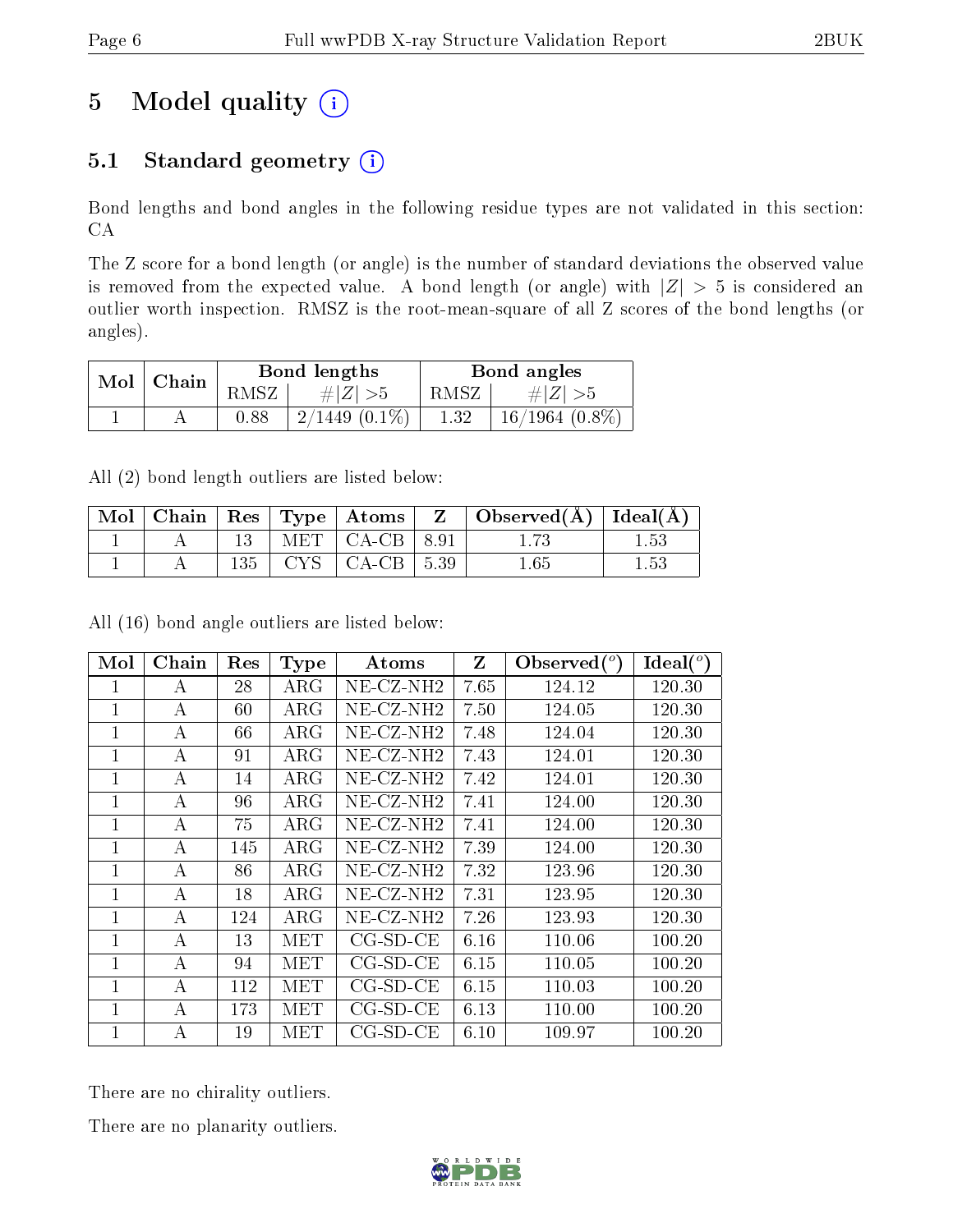### 5.2 Too-close contacts  $(i)$

In the following table, the Non-H and H(model) columns list the number of non-hydrogen atoms and hydrogen atoms in the chain respectively. The H(added) column lists the number of hydrogen atoms added and optimized by MolProbity. The Clashes column lists the number of clashes within the asymmetric unit, whereas Symm-Clashes lists symmetry related clashes.

| Mol |      |  | Chain   Non-H   H(model)   H(added)   Clashes   Symm-Clashes |
|-----|------|--|--------------------------------------------------------------|
|     | 497ء |  |                                                              |
|     |      |  |                                                              |
|     | 158  |  |                                                              |
|     | 1588 |  |                                                              |

The all-atom clashscore is defined as the number of clashes found per 1000 atoms (including hydrogen atoms). The all-atom clashscore for this structure is 12.

All (34) close contacts within the same asymmetric unit are listed below, sorted by their clash magnitude.

|                     | Atom-2                        | Interatomic       | Clash         |  |
|---------------------|-------------------------------|-------------------|---------------|--|
| Atom-1              |                               | distance $(\AA)$  | overlap $(A)$ |  |
| 1: A:31: LEU: C     | 1:A:31:LEU:HD23               | 1.84              | 0.97          |  |
| 1:A:115:TYR:HB3     | 1: A: 120: LEU: HD13          | $\overline{1.50}$ | 0.91          |  |
| 1: A:75: ARG:HD2    | 3:A:2070:HOH:O                | 1.77              | 0.82          |  |
| 1: A: 152: GLN: OE1 | 3:A:2133:HOH:O                | 2.04              | 0.75          |  |
| 1: A:91: ARG:HD3    | 3: A: 2133: HOH:O             | 1.94              | 0.68          |  |
| 1: A: 115: TYR: CB  | 1: A: 120: LEU: HD13          | 2.23              | 0.66          |  |
| 1: A:75: ARG: HG3   | 1:A:144:ASP:HB3               | 1.78              | 0.65          |  |
| 1: A:31: LEU: C     | 1: A:31: LEU: CD2             | 2.59              | 0.64          |  |
| 1:A:75:ARG:CD       | 3:A:2070:HOH:O                | 2.40              | 0.63          |  |
| 1: A:31: LEU:O      | 1: A:31: LEU:HD23             | 2.00              | 0.61          |  |
| 1:A:122:GLN:C       | 1: A: 123: LYS: HG2           | 2.24              | 0.58          |  |
| 1: A:31: LEU: HD23  | 1:A:32:ILE:N                  | 2.19              | 0.56          |  |
| 1:A:73:HIS:O        | 1: A:186: SER: HA             | 2.05              | $0.56\,$      |  |
| 1: A:24:LEU:HD22    | 1:A:195:ALA:HB2               | 1.87              | $0.55\,$      |  |
| 1:A:115:TYR:HB3     | 1: A:120: LEU: CD1            | 2.32              | 0.51          |  |
| 1: A:91: ARG: HG3   | 1:A:171:ILE:CD1               | 2.43              | 0.49          |  |
| 1:A:12:THR:O        | 1: A:12:THR:HG23              | 2.12              | 0.48          |  |
| 1:A:65:VAL:HG22     | 1:A:154:VAL:HB                | 1.95              | 0.47          |  |
| 1: A:27: LYS:HB3    | 1: A:57: ILE: O               | 2.14              | 0.47          |  |
| 1:A:71:LYS:HE2      | 1:A:71:LYS:HB3                | 1.75              | 0.47          |  |
| 1: A:91: ARG:HG3    | $1:A:\overline{171:ILE:HD13}$ | 1.97              | 0.47          |  |
| 1: A:38: ASN:HB3    | 1:A:179:SER:O                 | 2.15              | 0.46          |  |
| 1: A:53: GLN: HA    | 1: A:60: ARG:O                | 2.16              | 0.45          |  |
| 1: A:36: ASN:O      | 1:A:183:LEU:HA                | 2.16              | 0.45          |  |

Continued on next page...

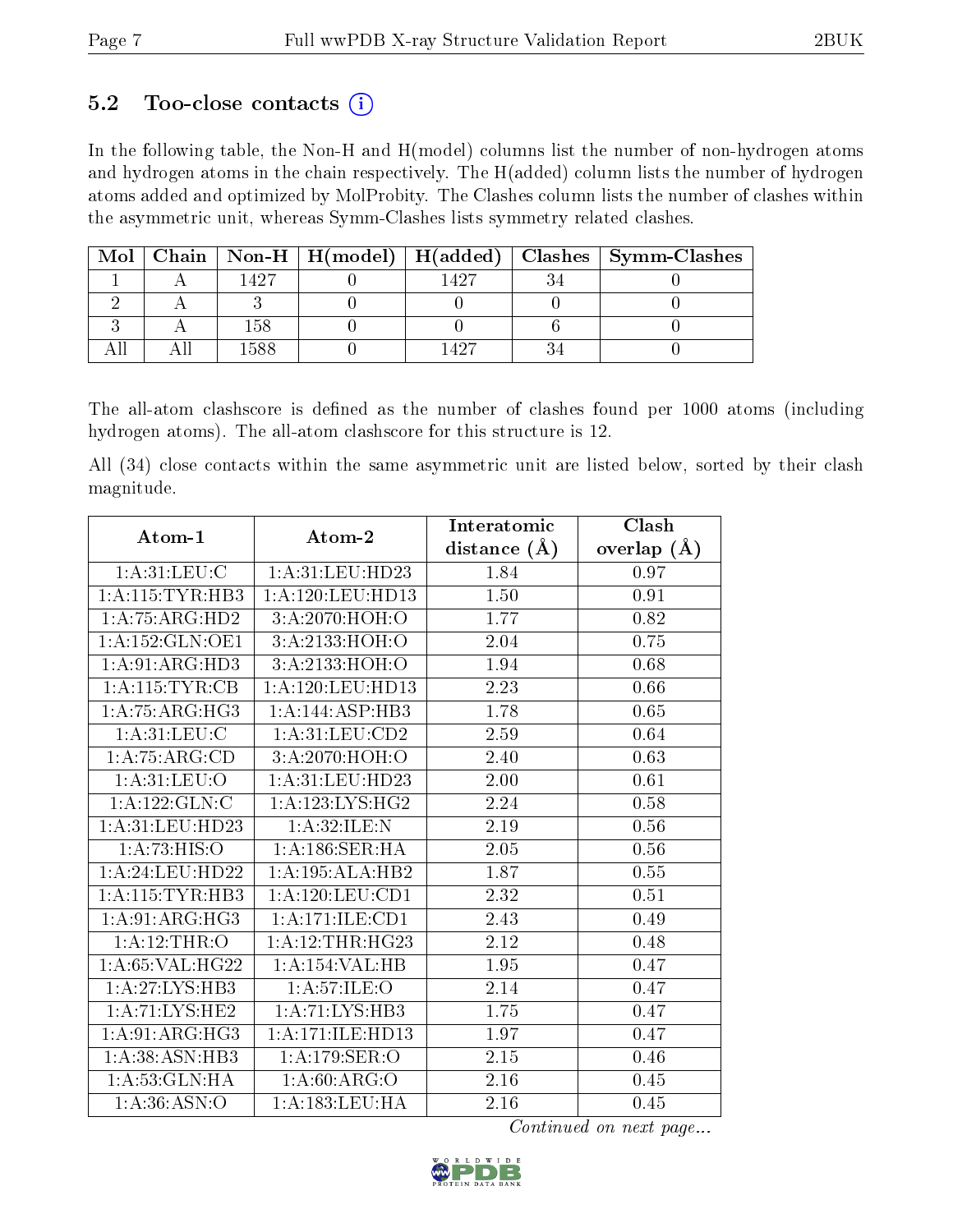|--|

| Atom-1            | $\boldsymbol{\mathrm{Atom}\text{-}2}$ | Interatomic<br>distance $(A)$ | Clash<br>overlap $(A)$ |  |
|-------------------|---------------------------------------|-------------------------------|------------------------|--|
| 1:A:91:ARG:HD2    | 3:A:2146:HOH:O                        | 2.17                          | 0.45                   |  |
| 1: A:84:THR:OG1   | 1:A:134:ASN:ND2                       | 2.49                          | 0.44                   |  |
| 1: A:38: ASN:O    | 1: A:180:LEU:HA                       | 2.17                          | 0.44                   |  |
| 1: A:75: ARG:O    | 1: A: 184: TRP: HA                    | 2.18                          | 0.43                   |  |
| 1: A:24:LEU:HD22  | 1:A:195:ALA:CB                        | 2.48                          | 0.42                   |  |
| 1:A:129:LYS:HD3   | 1: A:147: ILE: HG21                   | 2.01                          | 0.42                   |  |
| 1:A:122:GLN:OE1   | 1:A:124:ARG:HD3                       | 2.20                          | 0.42                   |  |
| 1: A:26: HIS: HE1 | 3: A:2010:HOH:O                       | 2.04                          | 0.41                   |  |
| 1: A:31: LEU:O    | 1: A:31:LEU:CD2                       | 2.69                          | 0.41                   |  |
| 1: A:79: ILE: O   | 1: A:80:THR:HB                        | 2.20                          | 0.40                   |  |

Continued from previous page...

There are no symmetry-related clashes.

### 5.3 Torsion angles (i)

#### 5.3.1 Protein backbone  $(i)$

In the following table, the Percentiles column shows the percent Ramachandran outliers of the chain as a percentile score with respect to all X-ray entries followed by that with respect to entries of similar resolution.

The Analysed column shows the number of residues for which the backbone conformation was analysed, and the total number of residues.

| Mol   Chain | Analysed                                |  | Favoured   Allowed   Outliers   Percentiles |  |
|-------------|-----------------------------------------|--|---------------------------------------------|--|
|             | $182/196$ (93\%)   178 (98\%)   4 (2\%) |  | $\vert$ 100 100 $\vert$                     |  |

There are no Ramachandran outliers to report.

#### 5.3.2 Protein sidechains (i)

In the following table, the Percentiles column shows the percent sidechain outliers of the chain as a percentile score with respect to all X-ray entries followed by that with respect to entries of similar resolution.

The Analysed column shows the number of residues for which the sidechain conformation was analysed, and the total number of residues.

| Mol   Chain | Analysed                                             | Rotameric   Outliers   Percentiles |  |  |  |
|-------------|------------------------------------------------------|------------------------------------|--|--|--|
|             | $\mid$ 157/167 (94%)   147 (94%)   10 (6%)   17   21 |                                    |  |  |  |

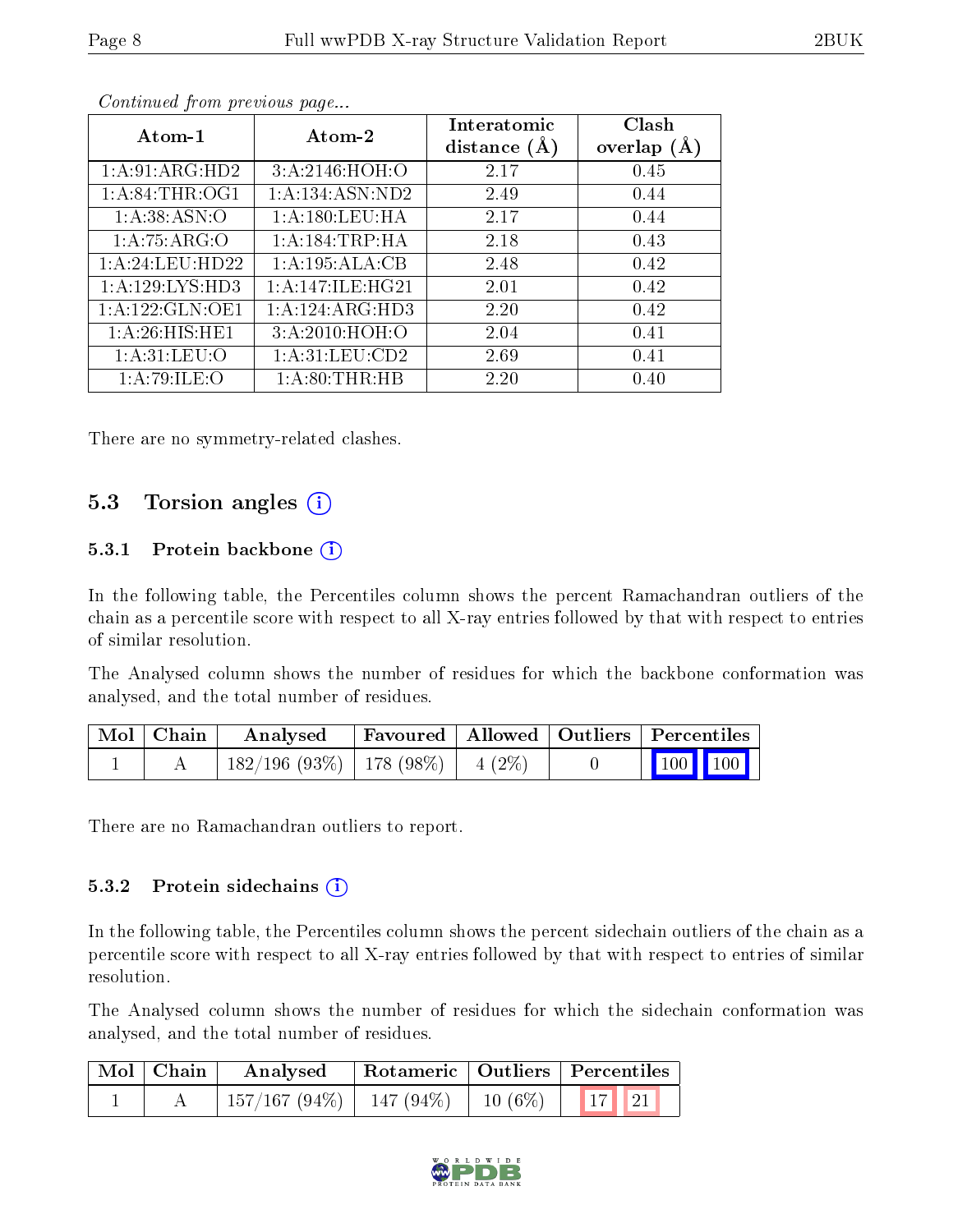| Mol          | Chain | Res | Type       |
|--------------|-------|-----|------------|
| 1            | А     | 31  | LEU        |
| $\mathbf{1}$ | А     | 55  | <b>ASP</b> |
| 1            | A     | 70  | HIS        |
| 1            | A     | 71  | <b>LYS</b> |
| 1            | A     | 106 | LEU        |
| 1            | А     | 120 | LEU        |
| 1            | A     | 123 | <b>LYS</b> |
| 1            | А     | 124 | $\rm{ARG}$ |
| 1            |       | 145 | $\rm{ARG}$ |
|              |       | 146 | ILE        |

All (10) residues with a non-rotameric sidechain are listed below:

Some sidechains can be flipped to improve hydrogen bonding and reduce clashes. All (2) such sidechains are listed below:

| Mol | Chain | Res | <b>Type</b> |
|-----|-------|-----|-------------|
|     |       |     |             |
|     |       |     |             |

#### 5.3.3 RNA [O](https://www.wwpdb.org/validation/2017/XrayValidationReportHelp#rna)i

There are no RNA molecules in this entry.

### 5.4 Non-standard residues in protein, DNA, RNA chains (i)

There are no non-standard protein/DNA/RNA residues in this entry.

#### 5.5 Carbohydrates  $(i)$

There are no carbohydrates in this entry.

### 5.6 Ligand geometry  $(i)$

Of 3 ligands modelled in this entry, 3 are monoatomic - leaving 0 for Mogul analysis.

There are no bond length outliers.

There are no bond angle outliers.

There are no chirality outliers.

There are no torsion outliers.

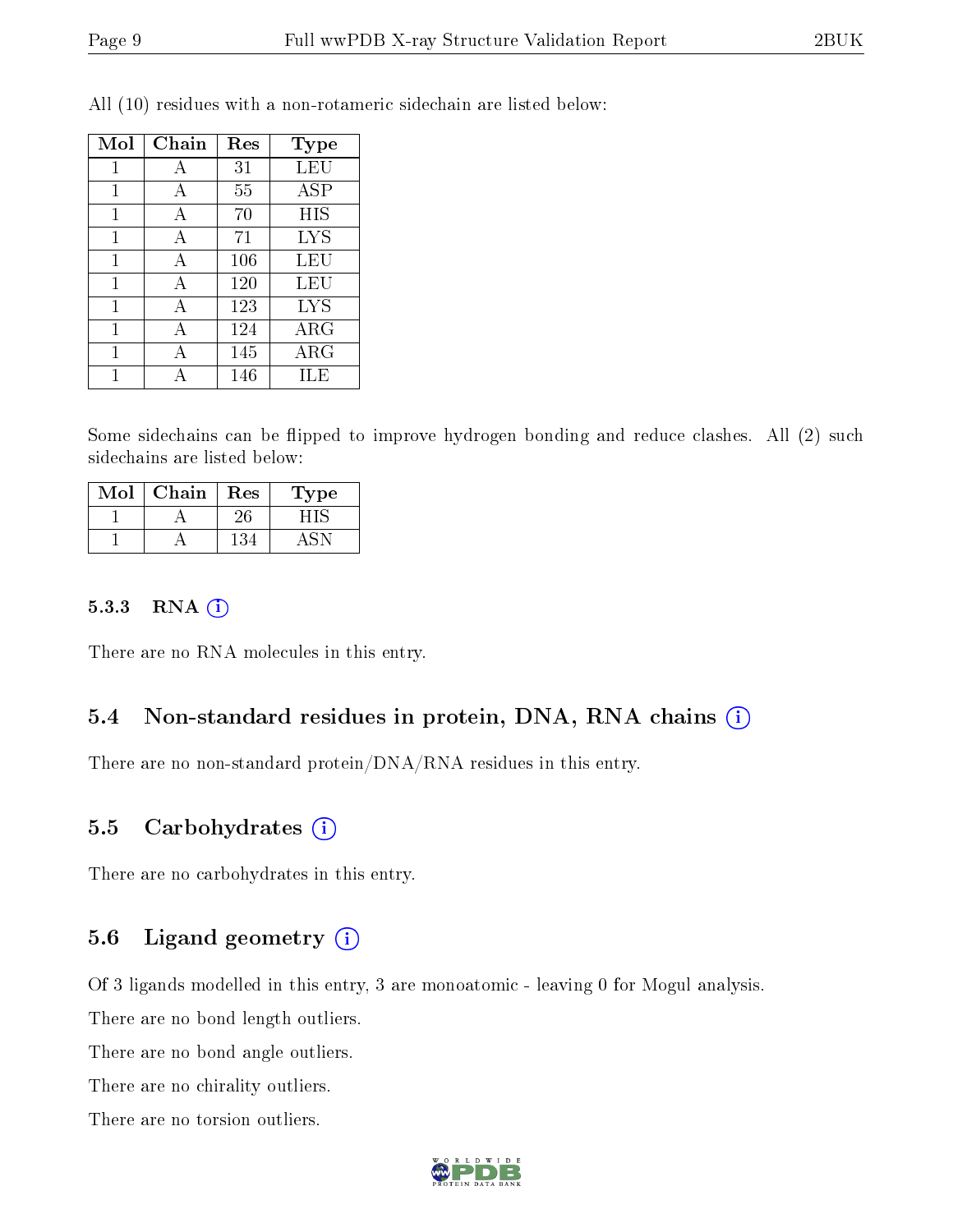There are no ring outliers.

No monomer is involved in short contacts.

### 5.7 [O](https://www.wwpdb.org/validation/2017/XrayValidationReportHelp#nonstandard_residues_and_ligands)ther polymers (i)

There are no such residues in this entry.

## 5.8 Polymer linkage issues (i)

There are no chain breaks in this entry.

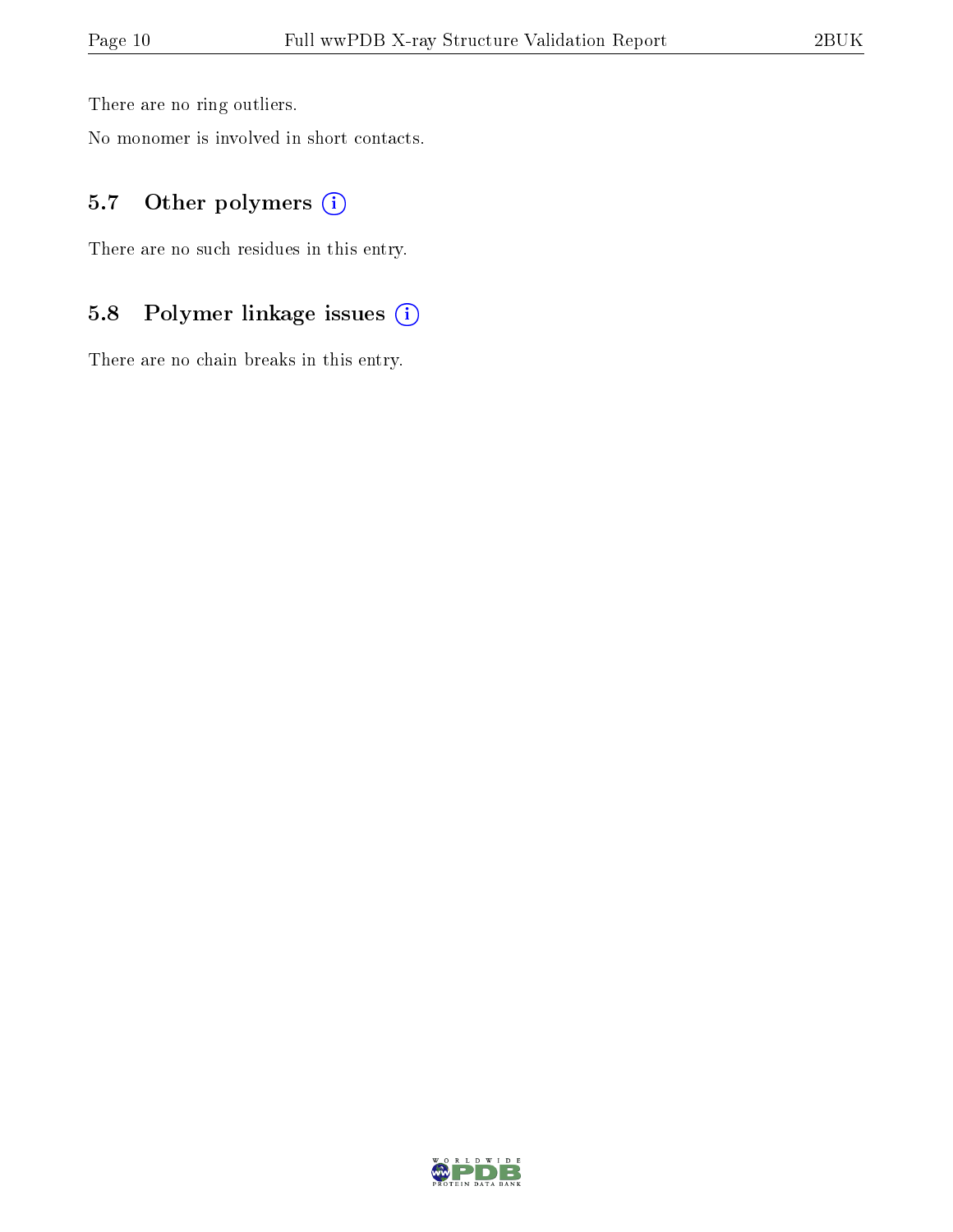## 6 Fit of model and data  $\left( \cdot \right)$

### 6.1 Protein, DNA and RNA chains (i)

In the following table, the column labelled  $#RSRZ>2'$  contains the number (and percentage) of RSRZ outliers, followed by percent RSRZ outliers for the chain as percentile scores relative to all X-ray entries and entries of similar resolution. The OWAB column contains the minimum, median,  $95<sup>th</sup>$  percentile and maximum values of the occupancy-weighted average B-factor per residue. The column labelled  $Q < 0.9$  lists the number of (and percentage) of residues with an average occupancy less than 0.9.

| $\vert$ Mol $\vert$ Chain $\vert$ | $\mid$ Analysed $ \langle \text{RSRZ}\rangle\mid$ |         | $\rm \#RSRZ{>}2$ |  | $\text{OWAB}(\AA^2)$ $\mid$ Q<0.9 $\mid$ |                                                                                                  |  |
|-----------------------------------|---------------------------------------------------|---------|------------------|--|------------------------------------------|--------------------------------------------------------------------------------------------------|--|
|                                   | 184/196 (93%)                                     | $-0.06$ |                  |  |                                          | $\begin{array}{ c c c c c c c c } \hline 6 & 3\% & 46 & 43 & 14, 17, 33, 102 \hline \end{array}$ |  |

All (6) RSRZ outliers are listed below:

| Mol | Chain | Res | <b>Type</b> | <b>RSRZ</b> |
|-----|-------|-----|-------------|-------------|
|     |       | 14  | $\rm{ARG}$  | 4.8         |
|     |       | 13  | MET         | 4.2         |
|     |       | 18  | $\rm{ARG}$  | 3.7         |
|     |       | 12  | THR         | 3.6         |
|     |       | 16  | VAL         | 3.2         |
|     |       | 15  |             | 3.0         |

### 6.2 Non-standard residues in protein, DNA, RNA chains (i)

There are no non-standard protein/DNA/RNA residues in this entry.

#### 6.3 Carbohydrates (i)

There are no carbohydrates in this entry.

### 6.4 Ligands  $(i)$

In the following table, the Atoms column lists the number of modelled atoms in the group and the number defined in the chemical component dictionary. The B-factors column lists the minimum, median,  $95<sup>th</sup>$  percentile and maximum values of B factors of atoms in the group. The column labelled  $Q< 0.9$  lists the number of atoms with occupancy less than 0.9.

|  |      |               | $\boxed{\text{ Mol}}$ Type Chain   Res   Atoms   RSCC   RSR   B-factors $(\AA^2)$   Q<0.9 |  |
|--|------|---------------|-------------------------------------------------------------------------------------------|--|
|  | 1196 | $0.86$ $0.12$ | 18.18.18.18                                                                               |  |

Continued on next page...